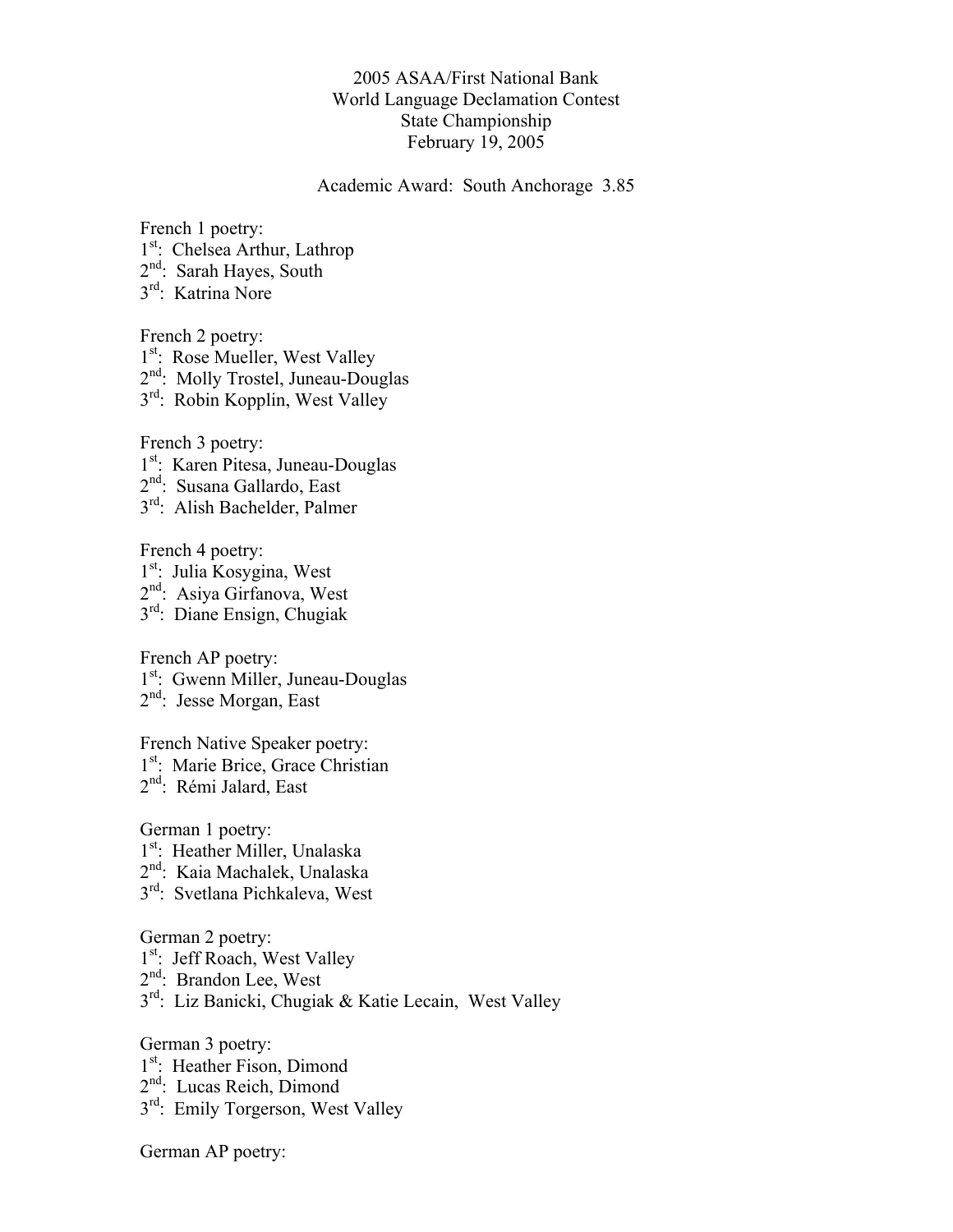1<sup>st</sup>: Marlea Iiams, Bartlett

2<sup>nd</sup>: Camilla von Alvensleben

Japanese 1 poetry:

- 1<sup>st</sup>: Yuni Park, Wasilla
- 2<sup>nd</sup>: Sam Slone, Dimond
- 3rd: So-Yeong Choi, Dimond

Japanese 2 poetry:

- 1<sup>st</sup>: Christopher Chong, Dimond
- $2<sup>nd</sup>$ : Jyi Song, Dimond
- 3<sup>rd</sup>: Yoon Jung Choi, Dimond

Japanese 3 poetry:

1<sup>st</sup>: Yeorim Kim, Dimond

2<sup>nd</sup>: Olivia Slayton, Dimond

3rd: Paige Gronemeier, Lathrop

Japanese 4 poetry:

- 1<sup>st</sup>: Aleksandra Switala, East
- 2<sup>nd</sup>: Wendy Langley, Dimond
- 3rd: John Zuniga, Juneau-Douglas

Japanese 5 poetry:

1<sup>st</sup>: Alicia Lang, Dimond

2nd: Yoon Kim, Dimond

Japanese Immersion 9 poetry:

1<sup>st</sup>: Nicole Robinson, Dimond

- 2<sup>nd</sup>: Alyssa Busey, Dimond
- 3rd: Elsa Dieckgraeff, Dimond

Japanese Immersion 10 poetry:

1<sup>st</sup>: Sakura Salem, Dimond

2<sup>nd</sup>: Melissa Brooke-Smith, Dimond

3<sup>rd</sup>: Ralph Feriani, Dimond

Latin 1 poetry: 1<sup>st</sup>: Heather McClain, South

Latin 3 poetry: 1<sup>st</sup>: Gus O'Malley, Dimond 2<sup>nd</sup>: Adam Anderson, Dimond

Spanish 1 poetry: 1<sup>st</sup>: Carl Molyneux, West Valley 2nd: Carmel Sergio, Wasilla 3<sup>rd</sup>: Claire Gerard, North Pole

Spanish 2 poetry: 1<sup>st</sup>: Megan Templeton, West Valley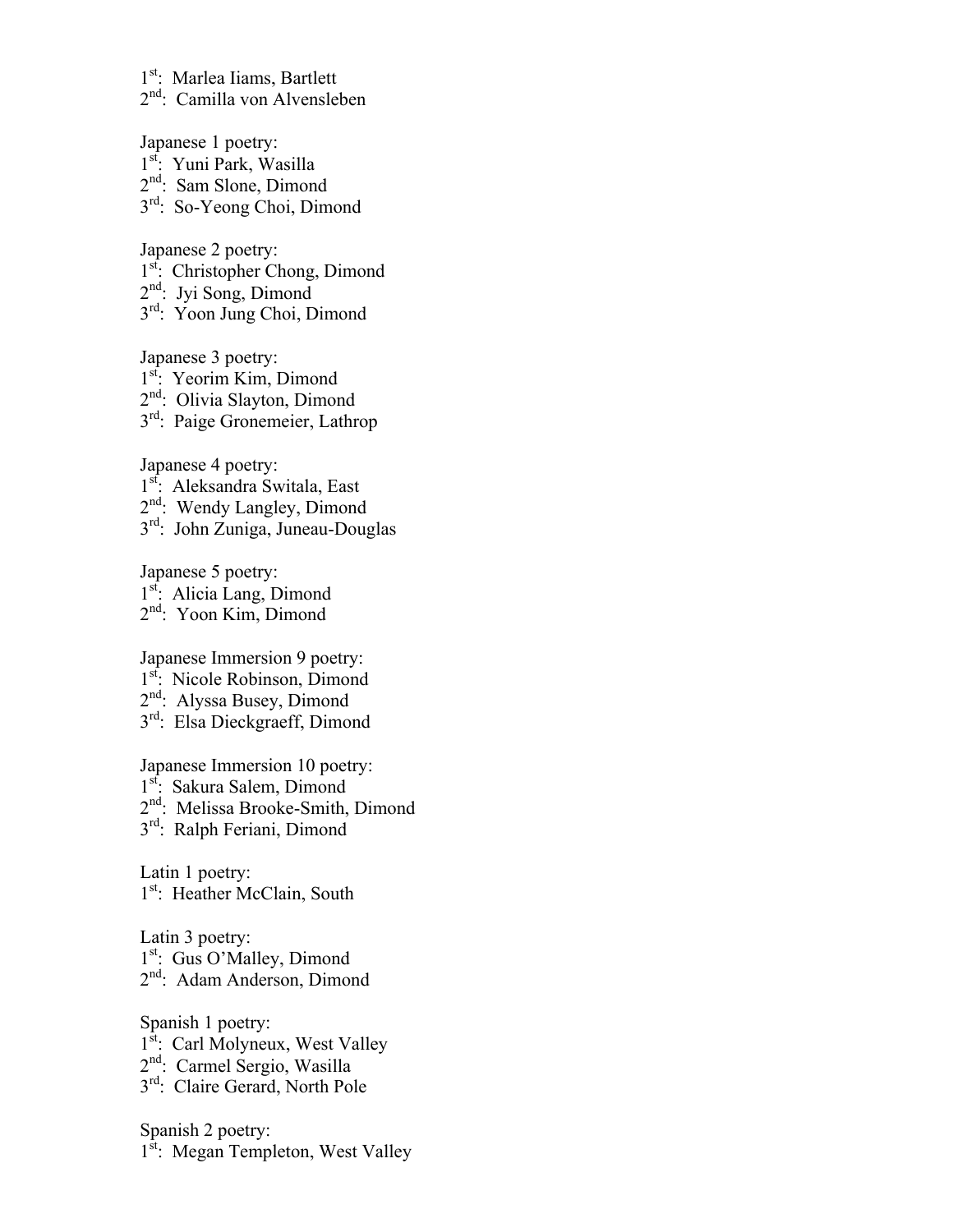- 2<sup>nd</sup>: Jesse Pfeffer, North Pole
- 3<sup>rd</sup>: Brittany Larsen, Unalaska

Spanish 3 poetry:

- 1<sup>st</sup>: Patil Mitali, West Valley
- 2<sup>nd</sup>: Katie Lewis, Wasilla

3rd: Valerie Mashkova, South & David Brescia, Chugiak

Spanish 4 poetry:

- 1<sup>st</sup>: Jennifer Bennett, Lathrop
- $2<sup>nd</sup>$ : Theresa Hawk, Wasilla
- 3rd: Miranda Goff, North Pole

Spanish 5 poetry:

- 1<sup>st</sup>: Christine Dawson, South
- 2<sup>nd</sup>: Laurilee Martin, South
- $3<sup>rd</sup>$ : Kelly Dubois, South

Spanish AP poetry:

- 1<sup>st</sup>: Lorett Nabong, Dimond
- 2nd: Kathryn Robb, North Pole
- 3rd: Sarah Munson, Wasilla

Spanish Native Speaker poetry:

- 1<sup>st</sup>: Luz Preciado, East
- 2<sup>nd</sup>: Boris Coello, Wasilla
- 3<sup>rd</sup>: Mayerly Beltran, Wasilla

French 1 impromptu:

## 1<sup>st</sup>: Andie Digiantamosso, Grace Christian & Nikolai O'Connor, West Valley

French 2 impromptu:

1<sup>st</sup>: Phillip Hearn, West

2<sup>nd</sup>: Jacob Courson, Palmer

3<sup>rd</sup>: Evan Mulcahy, Chugiak

French 3 impromptu:

1<sup>st</sup>: Hillary Walker, East

2<sup>nd</sup>: Tim Newton, Grace Christian

1st: Karen Pitesa, Juneau-Douglas & Alisha Bachelder, Palmer

French 4/5/AP impromptu:

- 1<sup>st</sup>: Jesse Morgan, East
- 2<sup>nd</sup>: James Bowden, Chugiak
- 3<sup>rd</sup>: Heather Prentice-Walz, Juneau-Douglas

German 1 impromptu:

- 1<sup>st</sup>: Allison Martin, Unalaska
- 2<sup>nd</sup>: Caroline Wright, Chugiak
- 3rd: Breanna Moll, Chugiak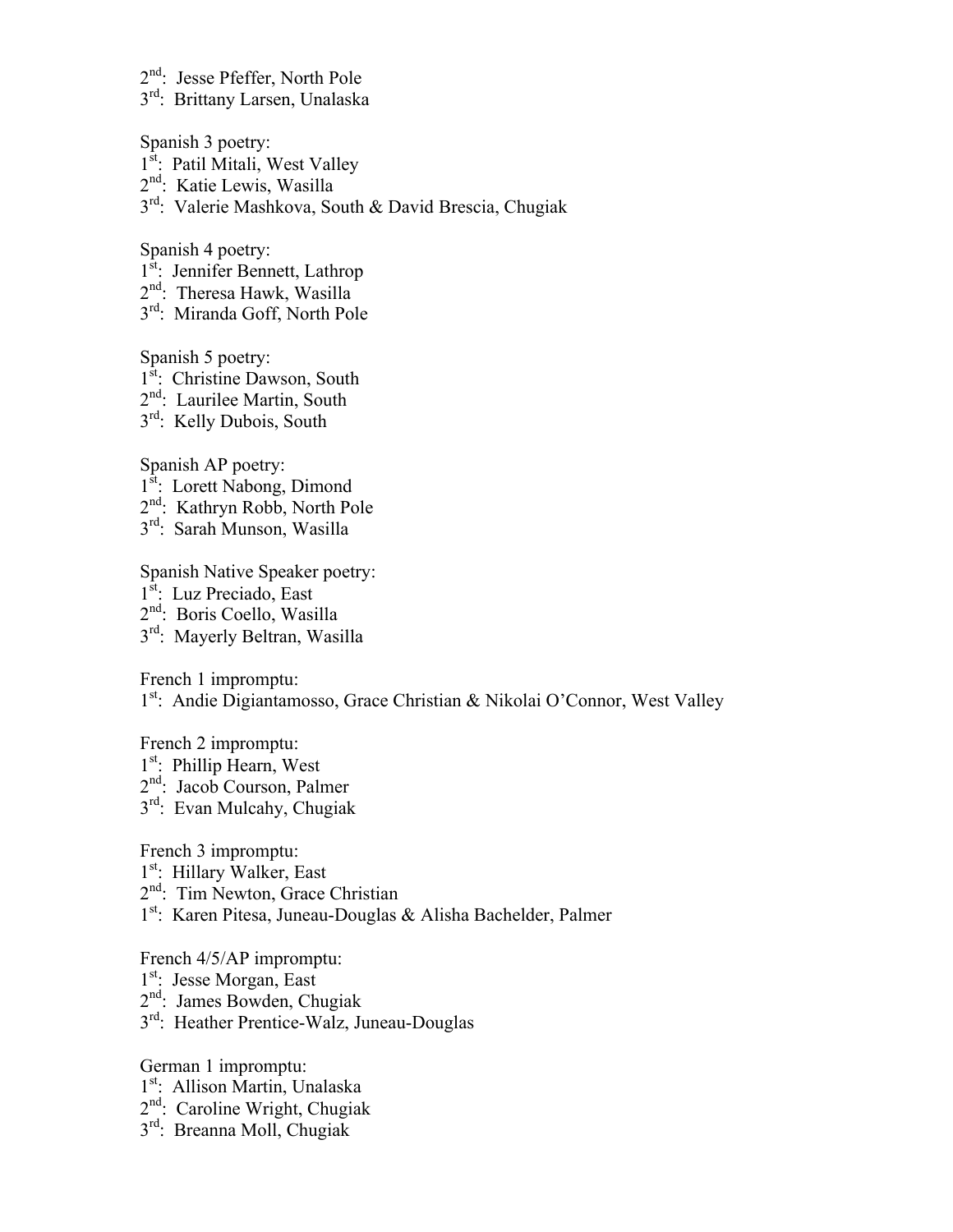German 2 impromptu:

- 1<sup>st</sup>: Marielle Johansson, Service
- 2nd: Lauren Nelson, Chugiak

3<sup>rd</sup>: Stuart Mauger, Chugiak & Jeff Roach, West Valley

German 3 impromptu:

- 1<sup>st</sup>: Brittany Osborne, Service
- 2<sup>nd</sup>: Kirk Ayers, West
- 3rd: Erick Reitz, Chugiak

German 4/5/AP impromptu: 2<sup>nd</sup>: Marlea Iiams, Bartlett

Japanese 1 impromptu:

- 1<sup>st</sup>: Yuni Park, Wasilla
- 2<sup>nd</sup>: Roya Hsi, Dimond
- 3rd: Tara Fischer, Wasilla

Japanese 2 impromptu:

- 1st. Yoon-Jung Choi, Dimond
- 2nd: Jyi Song, Dimond
- 3rd: Jennifer Henry, Dimond

Japanese 3 impromptu:

- 1<sup>st</sup>: Yeorim Kim, Dimond
- 2<sup>nd</sup>: David Leslie, Lathrop
- 3<sup>rd</sup>: Jina Cho, Dimond

Japanese 4/5 impromptu:

- 1<sup>st</sup>: Kenny Burch, Lathrop
- 2<sup>nd</sup>: Yoon Kim, Dimond

3rd: John Zuniga, Juneau-Douglas & Alicia Lane, Dimond

Japanese 9/10 Immersion impromptu: 1<sup>st</sup>: Meena Ganesan, Dimond

Spanish 1 impromptu:

- 1<sup>st</sup>: Catrina Vroman, Ben Eielson
- 2<sup>nd</sup>: Tim Newton, Grace Christian
- 3<sup>rd</sup>: Nick Henrys, Ben Eielson

Spanish 2 impromptu: 1<sup>st</sup>: Brandy Mader, Ben Eielson 2<sup>nd</sup>: Drew Crowther, Grace Christian 3rd: Andy Pilch, Grace Christian

Spanish 3 impromptu: 1<sup>st</sup>: Mitali Patil, West Valley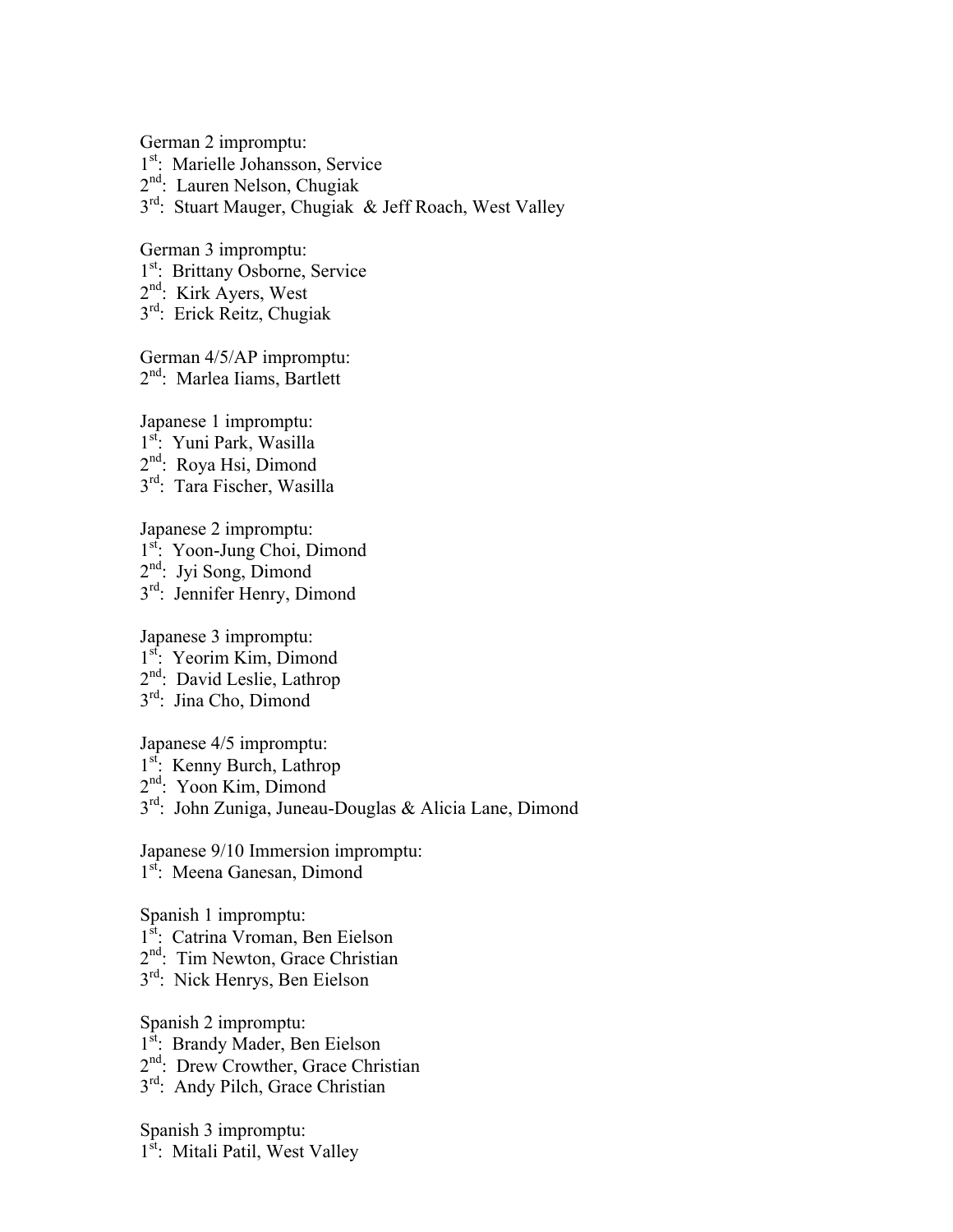- 2<sup>nd</sup>: Melissa Buchta, East
- 3rd: Thea Evenstad, Chugiak

Spanish 4/5/AP impromptu:

- 1<sup>st</sup>: Kate Powers, Kim Achkio, Rocki Hanscom, West Valley
- 2<sup>nd</sup>: Andie Digiantamosso, Grace Christian

French 1 dialogues:

1<sup>st</sup>: Megan Przeczewski & Andie Digiantamosso, Grace Christian

French 2 dialogues:

- $1<sup>st</sup>$ : Robbin Kopplin & Emily Matthews, West Valley
- 2<sup>nd</sup>: Marcella Egger & Jacob Courson, Palmer
- 3<sup>rd</sup>: Kelsey Gobroski & Claire Underwood, Grace Christian

French 3 dialogues:

- 1<sup>st</sup>: Ariel Graham & Sasha Srivastava, East
- $2<sup>nd</sup>$ : Elizabeth Purcell & Eva Risse, West Valley
- 2nd: Kat Bryant & John Castano, Grace Christian (tie for second)

French 4/5/AP dialogues:

- 1<sup>st</sup>: Heather Prentice-Walz & Natalie Teal, Juneau-Douglas
- 2<sup>nd</sup>: Kenni Psenak & Alisha Bachelder, Palmer

German 1 dialogues:

- 1<sup>st</sup>: Kiersten Hackley & Meagan Allen, Chugiak
- 2nd: Jaron Sandusky & Sebastien Oliva, Chugiak

German 2 dialogues:

- 1<sup>st</sup>: Stuart Mauger & Lauren Nelson, Chugiak
- $2<sup>nd</sup>$ : Linda Barsi & Joanna Labelle, West Valley
- 3rd: Alysha Gates & Kate Simeon, Chugiak

German 3 dialogues:

- 1<sup>st</sup>: Audrey Luper & Emily Torgerson, West Valley
- 2nd: Kara Lerwick & Erick Reitz, Chugiak

German 4/5/AP dialogues:

1<sup>st</sup>: Richelle Thorpe & Tori Rice, Service

Japanese 1 dialogues:

- 1<sup>st</sup>: Tara Fischer & Yuni Park, Wasilla
- 2<sup>nd</sup>: So-Yeong Choi & Hyo-Yeong Choi, Dimond
- 3<sup>rd</sup>: Kyle Elliott & Melissa Moskito, Juneau-Douglas

Japanese 2 dialogues:

- 1<sup>st</sup>: Jennifer Henry & Brittany Crutchfield, Dimond
- 2nd: Shayla Valentine & Catie Bourgeois, East
- 3<sup>rd</sup>: Lisa Hampton & Sara Monstvil, Wasilla

Japanese 3 dialogues: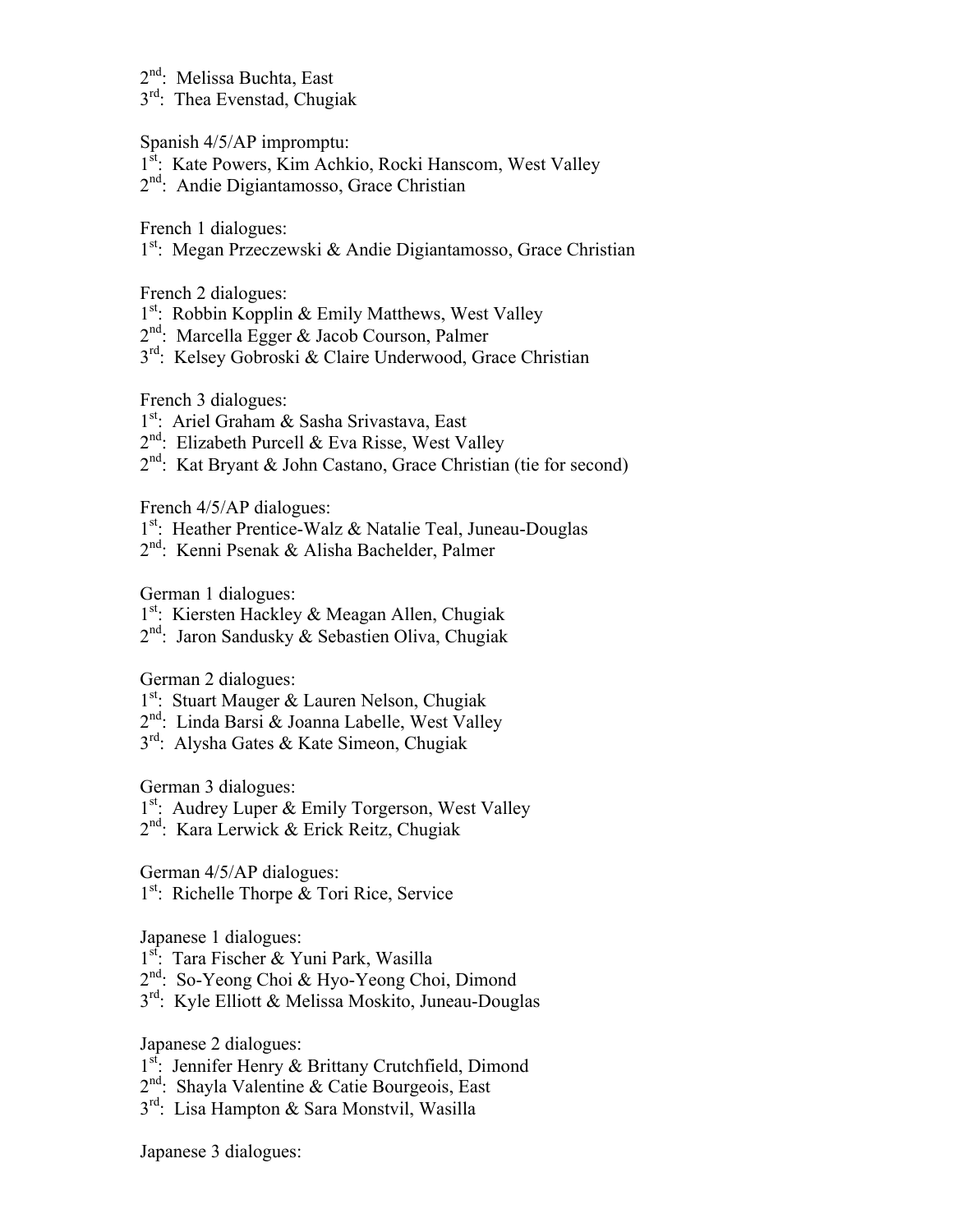Japanese 4/5 dialogues:

1<sup>st</sup>: Kenny Burch & Paige Gronmeier, Lathrop

Japanese Immersion 9/10 dialogues: Alyssa Busey & Elsa Dieckgraeff, Dimond

Spanish 1 dialogues:

- 1<sup>st</sup>: Emily Nosce & Amanda Storch, Ben Eielson
- 2<sup>nd</sup>: Caitlen Smith & Dianna Torgerson, West Valley

Spanish 2 dialogues:

- 1<sup>st</sup>: Kayleigh Halter & Vanessa Callirgos, Ben Eielson
- 2nd: Jasmine Ammons & Monique Knox, East
- 2<sup>nd</sup>: Rachel Lucia & Rikki Peck, Grace Christian (tie for second)

Spanish 3 dialogues:

- 1<sup>st</sup>: Mitali Patil & Jessica Rostad, West Valley
- 2nd: Samantha Novak & Katelyn Duncan, South
- 3<sup>rd</sup>: Tom Steck & Louis Karlberg, Grace Christian

Spanish 4/5/AP dialogues:

- $1^{st}$ : Erin Barrows & Megan Wilson, Chugiak
- 2<sup>nd</sup>: Haley Leder & Nikolai O'Connor, West Valley
- 3rd: Sarah Munson & Svetlana Kolomeychuk, Wasilla

French 1 culture:

- 1<sup>st</sup>: Tamela Halliburton, Chugiak
- $2<sup>nd</sup>$ : Jennifer Babos, Chugiak
- 3rd: Arielle Park, Palmer

French 2 culture:

- 1<sup>st</sup>: Sarah Spring, East
- 2<sup>nd</sup>: Emily Mathews, West Valley
- 3rd: Jacob Courson, Palmer

French 3 culture:

- 1<sup>st</sup>: Alisha Bachelder, Palmer
- 2<sup>nd</sup>: Delia Santos, East
- 3rd: Quinn Langdon, East & Serame Castillo, East

French 4 culture:

- 1<sup>st</sup>: Brittany Harris, East & Yael Bortnick, East
- 2nd: Diane Ensign, Chugiak
- 3<sup>rd</sup>: Laurel Nyholm, Chugiak